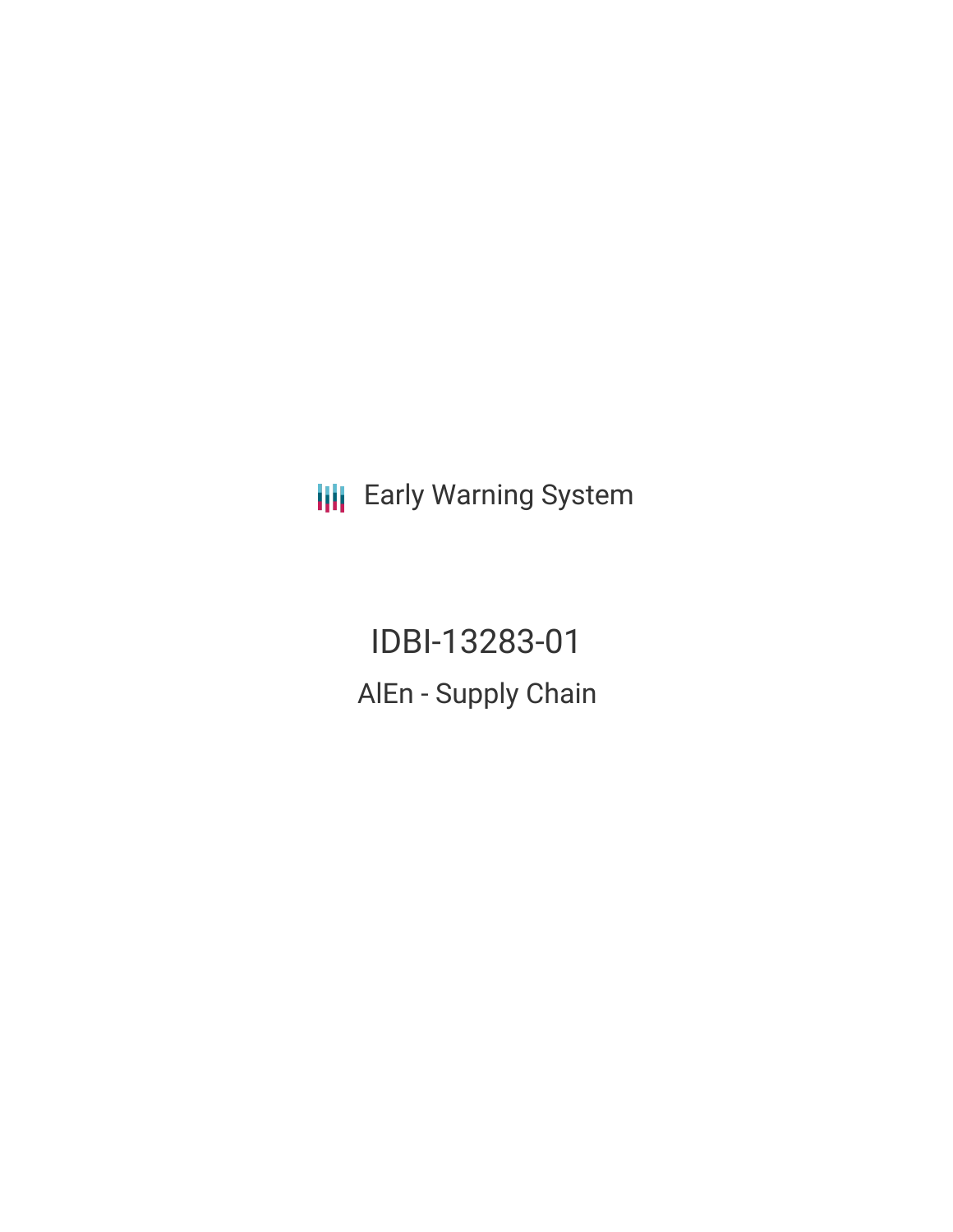

### **Quick Facts**

| <b>Countries</b>              | Mexico                                                                                           |
|-------------------------------|--------------------------------------------------------------------------------------------------|
| <b>Financial Institutions</b> | IDB Invest (IDBI)                                                                                |
| <b>Status</b>                 | Proposed                                                                                         |
| <b>Bank Risk Rating</b>       | B                                                                                                |
| <b>Voting Date</b>            | 2021-04-19                                                                                       |
| <b>Borrower</b>               | AlEn del Norte, S.A de C.V and its incorporated subsidiaries in Mexico ("AlEn" or the "Company") |
| <b>Sectors</b>                | Finance                                                                                          |
| <b>Investment Type(s)</b>     | Loan                                                                                             |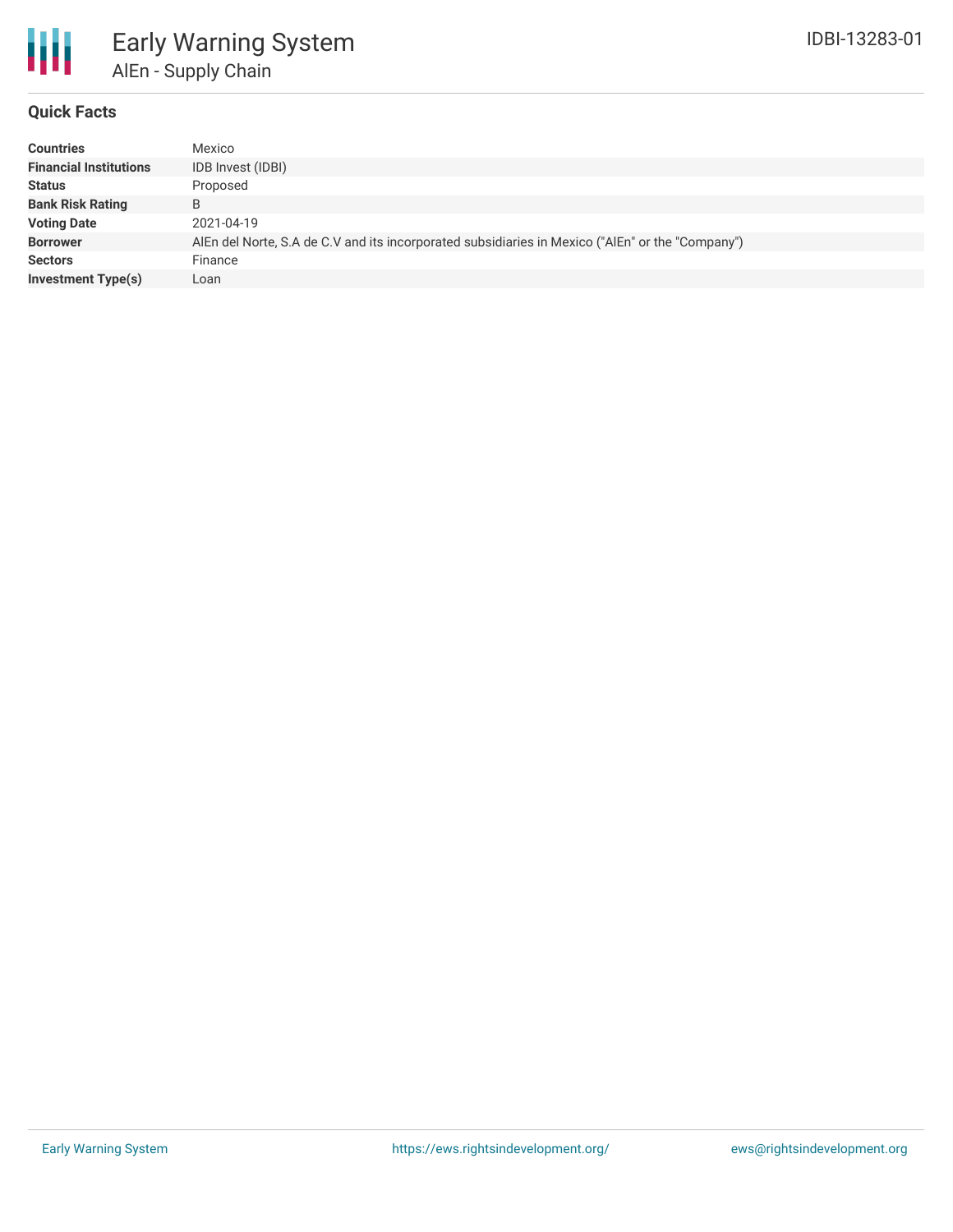

# **Project Description**

The transaction consists in a noncommitted revolving reverse factoring facility (the "Transaction") to be provided by IDB Invest to AlEn del Norte, S.A. de C.V. and its incorporated subsidiaries in Mexico ("AlEn" or the "Company"). At its sole discretion, IDB Invest will be entitled to: purchase or discount the credit rights held by suppliers payable by AlEn previously confirmed by the latter through an eligible electronic platform.

AlEn is a Mexican company engaged in manufacturing, packing and selling liquid chemical products distributed in the household cleaning products market. Its supply chain in Mexico is made up by 2,500 suppliers, mostly micro-, small- and medium-sized enterprises (MSMEs).

Through the Transaction, IDB Invest seeks to enable financing at competitive prices for AlEn's suppliers in Mexico by discounting or monetizing their credit rights arising from the sale of goods and/or services to AlEn. The average expiry of the credit rights under the Transaction is expected to be 180 days. Reverse factoring solutions are aimed at enabling access to viable financing to suppliers which are mostly MSMEs.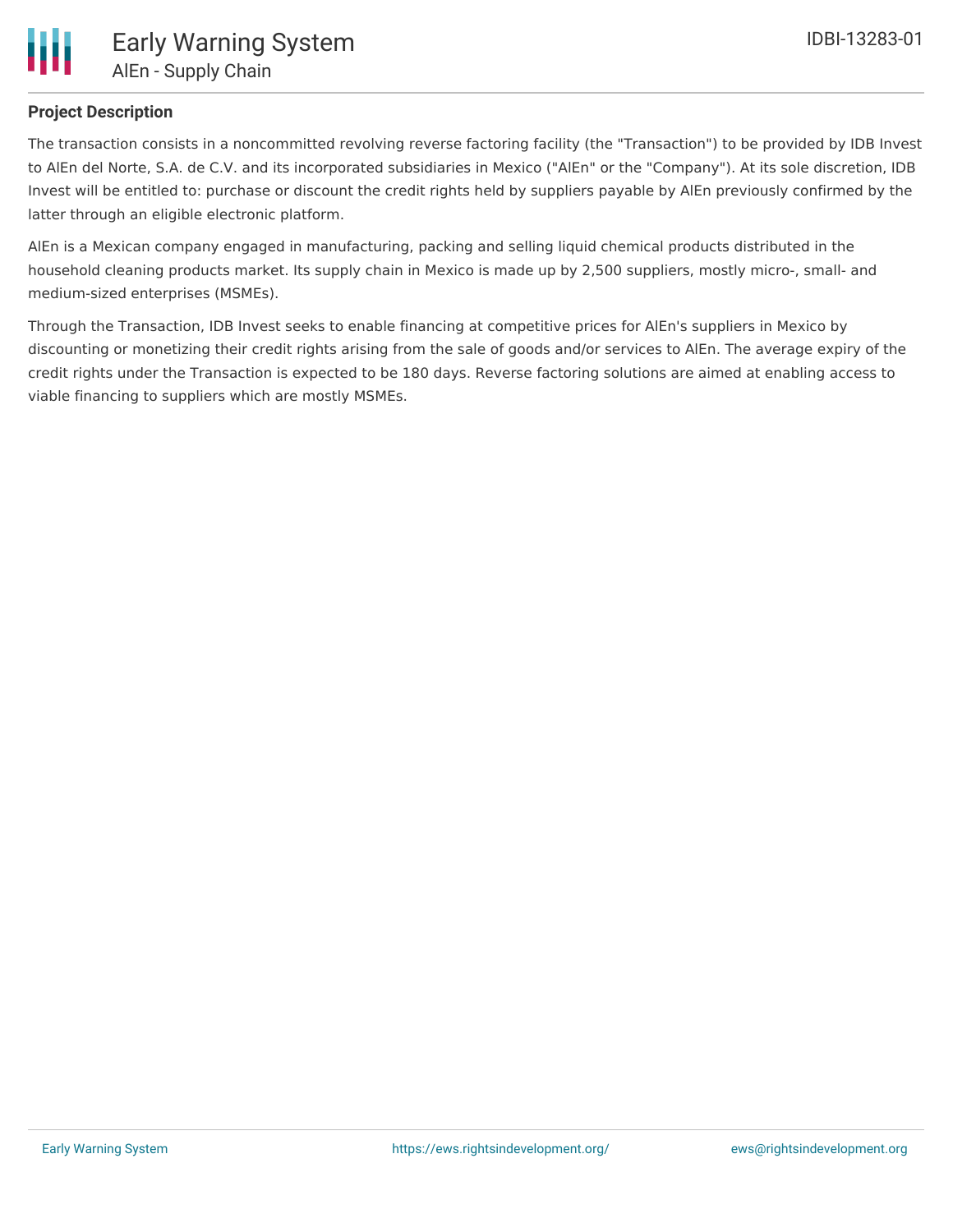

## **Investment Description**

• IDB Invest (IDBI)

The investment amount was not availabçe at the moment of the snapshot.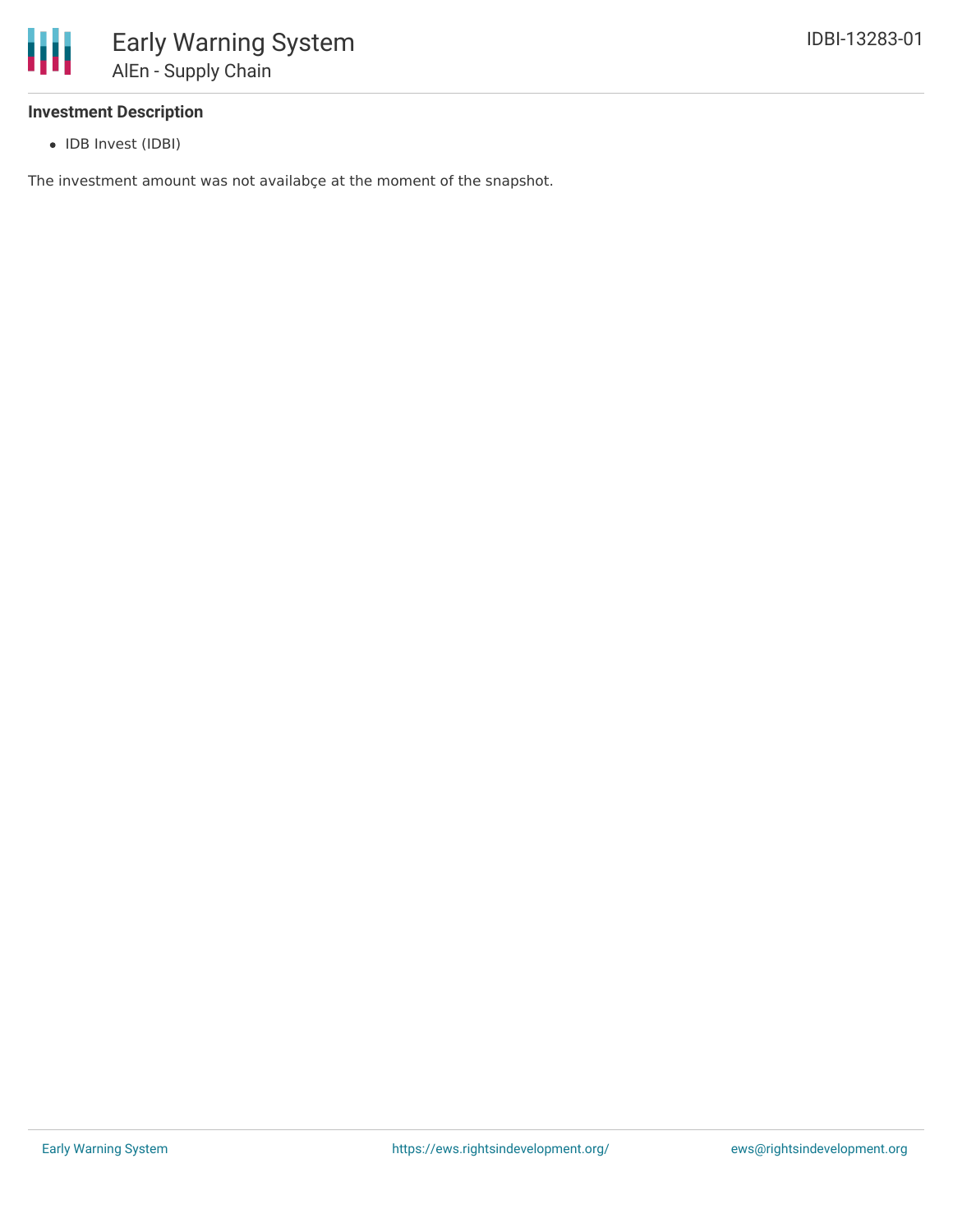

# Early Warning System AlEn - Supply Chain

| <b>Private Actor 1</b>       | <b>Private Actor</b><br>l Role | <b>Private Actor</b><br>1 Sector | <b>Relation</b> | <b>Private Actor 2</b> | <b>Private Actor</b><br>2 Role | <b>Private Actor</b><br>2 Sector |  |
|------------------------------|--------------------------------|----------------------------------|-----------------|------------------------|--------------------------------|----------------------------------|--|
| AlEn del Norte, S.A. de C.V. | Parent Company                 | Industry and Trade               | owns            | AlEn México            | Contractor                     | Industry and Trade               |  |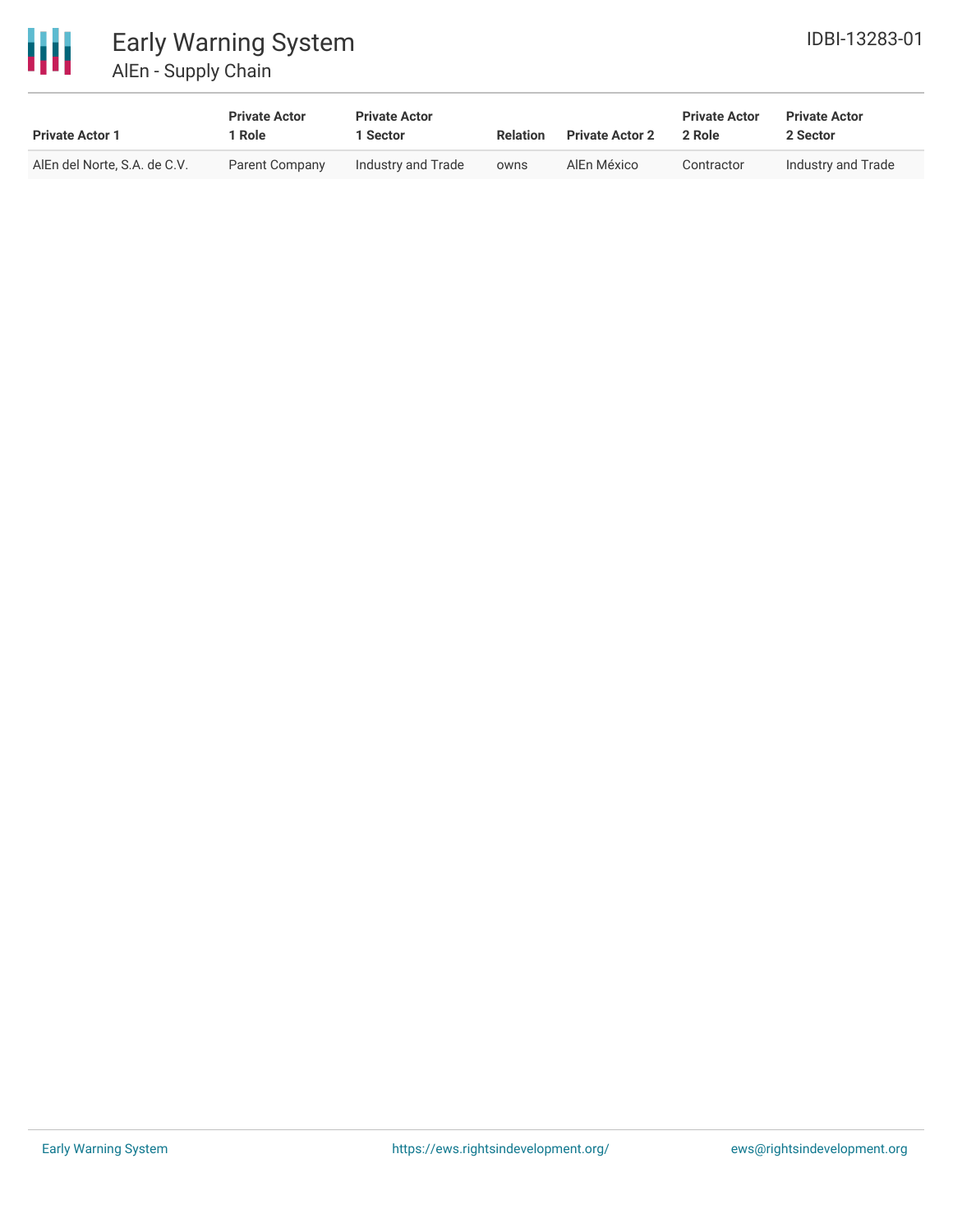# **Contact Information**

ı

For questions about this Transaction, contact ALEN del Norte, S.A. de C.V.:

| Name:         | Imelda Loveli Suarez Silva |
|---------------|----------------------------|
| Title:        | <b>Treasury Management</b> |
| Phone number: | + 52 81 8122 1000          |
| Email:        | loveli.suarez@alen.com.mx  |

For questions and comments to IDB Invest, contact:

| Name:  | <b>IDB Invest Communications Group</b> |
|--------|----------------------------------------|
| Email: | requestinformation@idbinvest.org       |

In addition, as a last resource, affected communities have access to the Independent Consultation and Investigation Mechanism of IDB Invest as follows:

| Phone number: | $+1$ (202) 623-3952        |
|---------------|----------------------------|
| Fax:          | $+1(202)$ 312-4057         |
| Address:      | 1300 New York Ave, NW      |
|               | Washington, DC. USA. 20577 |

Email: mecanismo@iadb.org or MICI@iadb.org